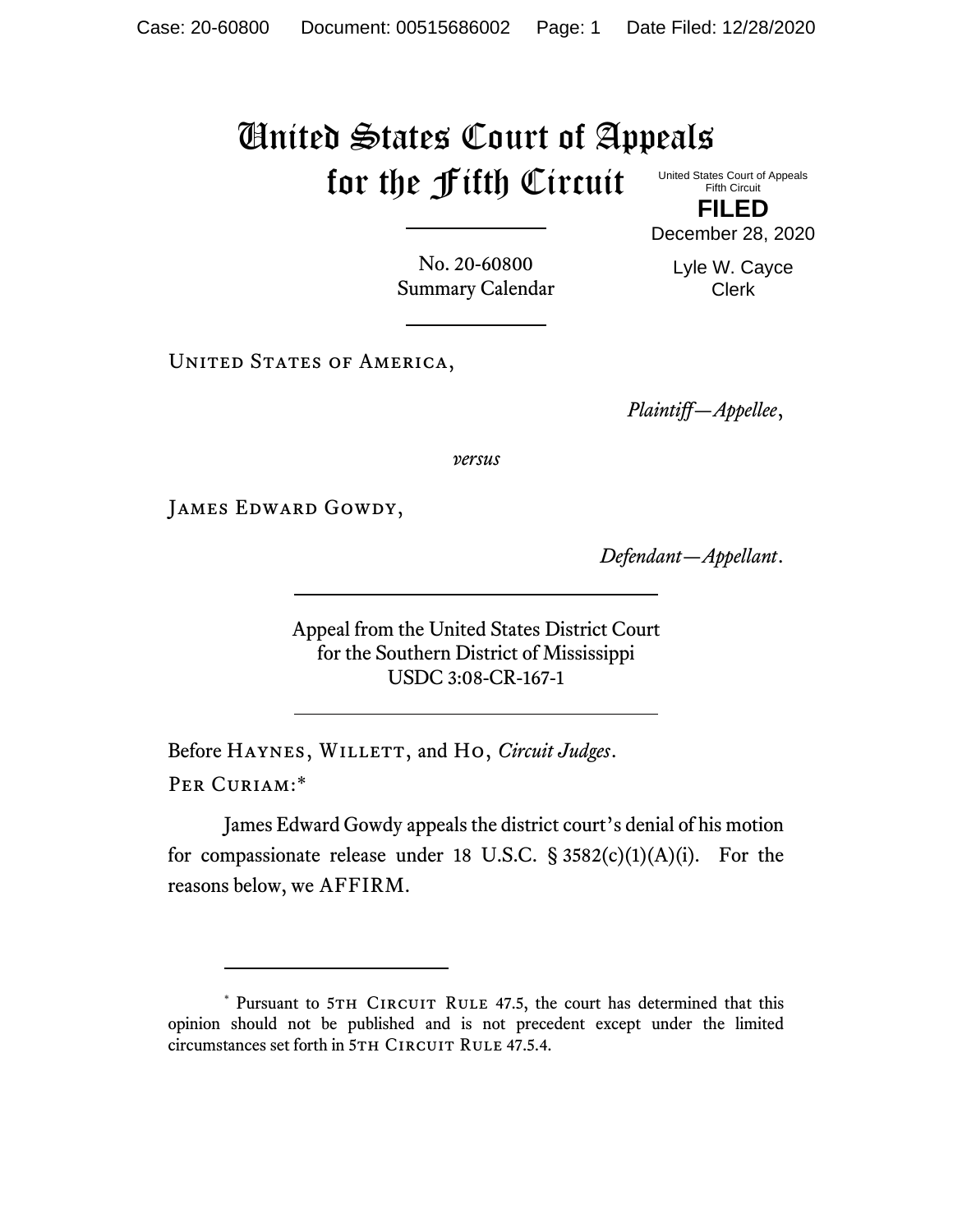## No. 20-60800

Gowdy is currently serving a 210-month prison sentence for being a felon in possession of ammunition, in violation of 18 U.S.C.  $\S$  922(g)(1). He moved for compassionate release under 18 U.S.C. § 3582(c)(1)(A)(i) in district court, arguing that he was at high risk of death due to COVID-19. Under §  $3582(c)(1)(A)(i)$ , a court may reduce a defendant's sentence if the defendant "has fully exhausted all administrative rights" and "extraordinary and compelling reasons warrant such a reduction." The district court denied Gowdy's motion without prejudice because Gowdy failed to satisfy the exhaustion requirement. Gowdy then satisfied the exhaustion requirement and moved for reconsideration of his motion for compassionate release. The district court denied Gowdy's motion, holding that Gowdy's medical conditions—hypertension and gastro-esophageal reflux disease ("GERD")—were not sufficiently extraordinary or compelling to warrant a reduction in his sentence.<sup>1</sup>

The sole issue on appeal<sup>2</sup> is whether the district court erred in concluding that Gowdy's hypertension and GERD were not "extraordinary

<sup>1</sup> Gowdy also asserted age (45) as an extraordinary and compelling reason for compassionate release in the district court. But Gowdy abandoned that consideration on appeal (likely because there is no indication that age 45 is a particularly risky age when suffering from COVID-19), so we decline to consider it. *See United States v. Still*, 102 F.3d 118, 122 n.7 (5th Cir. 1996).

<sup>&</sup>lt;sup>2</sup> We consider the merits of Gowdy's appeal because the Government waived any timeliness issue in this criminal appeal by responding to the merits of Gowdy's motion for reconsideration and stating that we have jurisdiction over the proceeding on appeal. *See United States v. Butt*, 930 F.3d 410, 413 n.3 (5th Cir. 2019) (noting that the Government "forfeit[ed] the ability to contend a criminal deadline govern[ed]" after it invoked a civil deadline), *cert. denied sub nom. Salahuddin v. United States*, 140 S. Ct. 2655 (2020) (mem.); *see also United States v. Martinez*, 496 F.3d 387, 388 (5th Cir. 2007) (per curiam) (noting that the period for filing a timely notice of appeal in a criminal case is not jurisdictional and may be waived).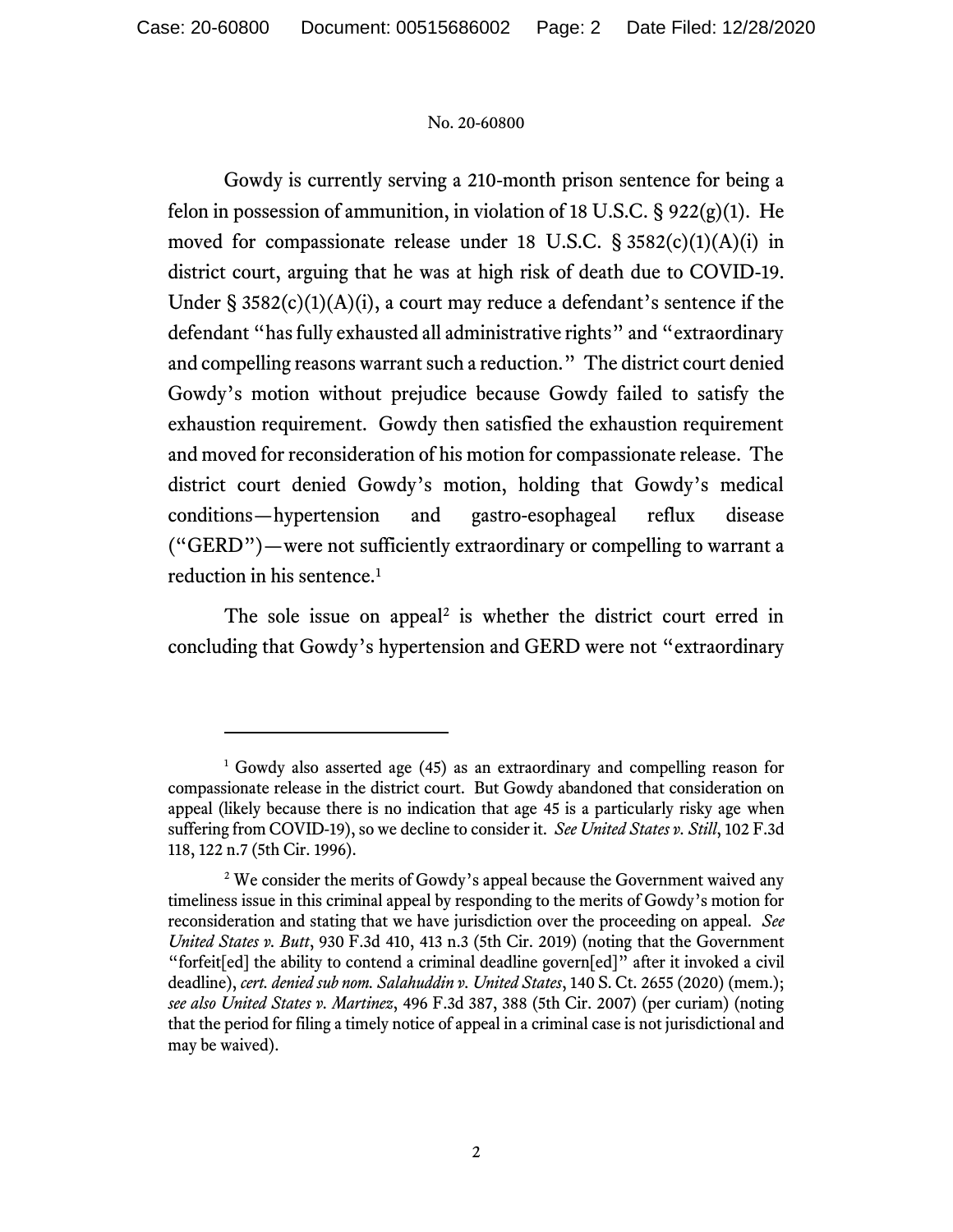## No. 20-60800

and compelling reasons" that warranted a sentence reduction.<sup>3</sup> We review the district court's denial of Gowdy's motion for abuse of discretion. *United States v. Chambliss*, 948 F.3d 691, 693 (5th Cir. 2020). A court abuses its discretion if it "bases its decision on an error of law or a clearly erroneous assessment of the evidence." *See id.* (quotation omitted).

Gowdy argues that COVID-19 and his medical conditions hypertension and GERD—equate to "extraordinary and compelling reasons," as described in Sentencing Guidelines § 1B1.13 comment n.1(A)(ii). That comment describes an extraordinary and compelling medical condition to include "a serious physical or medical condition . . . that substantially diminishes the ability of the defendant to provide self-care within the environment of a correctional facility and from which he or she is not expected to recover." U.S. SENT'G GUIDELINES MANUAL § 1B1.13 cmt. n.1 $(A)$ (ii) (U.S. SENT'G COMM'N 2018).

Although there is an open question of whether § 1B1.13 applies to motions for compassionate release,<sup>4</sup> we need not decide that question today. Assuming arguendo that Sentencing Guidelines § 1B1.13 applies, the district court did not abuse its discretion in denying compassionate release. The district court, relying on information from the Centers for Disease Control, noted that while there has been some showing of correlation of hypertension

<sup>&</sup>lt;sup>3</sup> We decline to consider Gowdy's new argument that his race is another consideration that warrants compassionate release because Gowdy failed to raise that argument in district court. *See FDIC v. Mijalis*, 15 F.3d 1314, 1327 (5th Cir. 1994).

<sup>4</sup> The Second, Sixth, and Seventh Circuits have held that § 1B1.13 does not apply because it was not revised after Congress made material changes to § 3582(c)(1)(A). *See United States v. Brooker*, 976 F.3d 228, 235–37 (2d Cir. 2020); *United States v. Jones*, No. 20-3701, 2020 WL 6817488, \*7–9 (6th Cir. Nov. 20, 2020); *United States v. Gunn*, No. 20- 1959, 2020 WL 6813995, \*2 (7th Cir. Nov. 20, 2020). But we have not yet answered this question. *See, e.g.*, *United States v. McLin*, No. 1:17-CR-110-LG-RHW, 2020 WL 3803919, \*2 (S.D. Miss. July 7, 2020), *appeal filed*, No. 20-60615 (5th Cir. July 14, 2020).